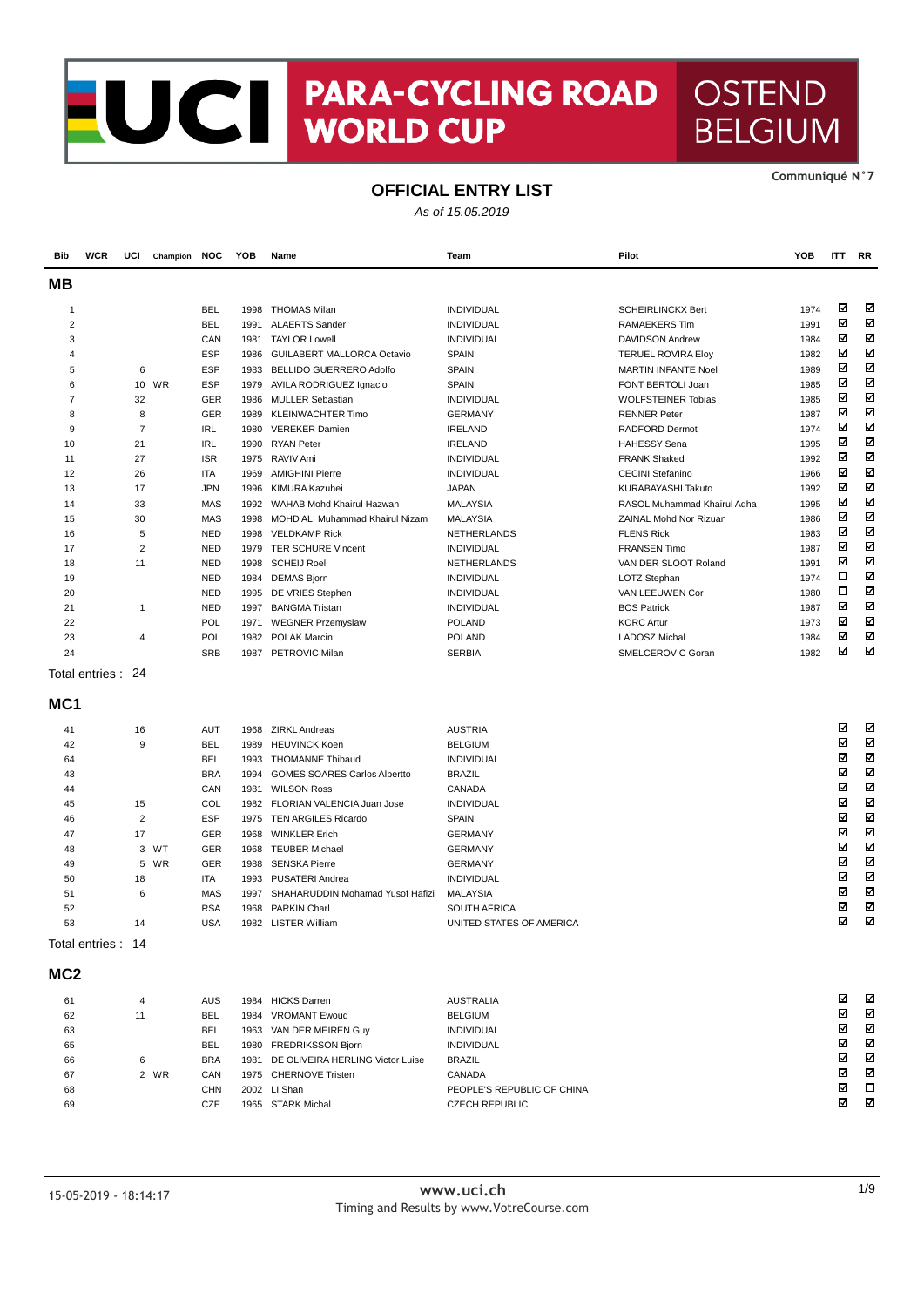## PARA-CYCLING ROAD **EUCI WORLD CUP**

#### Communiqué N°7

 $\overline{\mathsf{RR}}$ 

 $\boldsymbol{\nabla}$  $\boxtimes$  $\blacksquare$  $\overline{\mathbf{z}}$  $\blacksquare$  $\overline{\mathbf{z}}$  $\overline{\mathbf{z}}$  $\overline{\mathbf{z}}$  $\boldsymbol{\nabla}$  $\blacksquare$  $\overline{\mathbb{Z}}$  $\overline{\mathbf{M}}$  $\blacksquare$  $\boldsymbol{\nabla}$  $\overline{\mathbf{z}}$  $\boldsymbol{\Xi}$  $\boxtimes$  $\overline{\mathbf{z}}$  $\overline{\mathbf{z}}$  $\overline{\mathbf{M}}$  $\boldsymbol{\nabla}$  $\overline{\mathbf{z}}$ 

 $\boldsymbol{\mathsf{z}}$  $\overline{\mathbb{Z}}$ 

**OSTEND** 

**BELGIUM** 

### **OFFICIAL ENTRY LIST**

|                 |                   |     |              |            |      |                                      | As of 15.05.2019          |       |                   |
|-----------------|-------------------|-----|--------------|------------|------|--------------------------------------|---------------------------|-------|-------------------|
| <b>Bib</b>      | <b>WCR</b>        | UCI | Champion NOC |            | YOB  | Name                                 | Team                      | Pilot | <b>YOB</b><br>ITT |
| MC <sub>2</sub> |                   |     |              |            |      |                                      |                           |       |                   |
| 70              |                   | 3   |              | CZE        |      | 1993 KOBLASA Ivo                     | <b>CZECH REPUBLIC</b>     |       | ☑                 |
| 71              |                   | 9   |              | <b>ESP</b> |      | 1983 ECKHARD TIO Maurice Far         | <b>SPAIN</b>              |       | ☑                 |
| 72              |                   | 24  |              | <b>FRA</b> |      | 2000 ROCTON Theo                     | <b>INDIVIDUAL</b>         |       | ☑                 |
| 73              |                   | 14  |              | <b>FRA</b> |      | 2000 LEAUTE Alexandre                | <b>INDIVIDUAL</b>         |       | ⊠                 |
| 74              |                   |     |              | GBR        |      | 1993 TAYLOR Ryan                     | <b>INDIVIDUAL</b>         |       | Σ                 |
| 75              |                   | 17  |              | <b>GBR</b> | 1999 | <b>ROBERTSON Matthew</b>             | <b>GREAT BRITAIN</b>      |       | V                 |
| 76              |                   |     |              | <b>GBR</b> |      | 1969 PRICE Simon                     | <b>GREAT BRITAIN</b>      |       | Σ                 |
| 77              |                   | 15  |              | GRE        | 1999 | PAPANGELIS Nikolaos                  | <b>GREECE</b>             |       | ¥                 |
| 78              |                   | 20  |              | <b>IRL</b> | 1996 | <b>DRUMMOND Scott</b>                | INDIVIDUAL                |       | V                 |
| 79              |                   | 19  |              | <b>IRL</b> | 1986 | <b>BURNS Chris</b>                   | <b>IRELAND</b>            |       | $\Box$            |
| 80              |                   |     |              | <b>JPN</b> | 1996 | <b>KAWAMOTO Shota</b>                | <b>JAPAN</b>              |       | ☑                 |
| 81              |                   |     |              | <b>KOR</b> | 1995 | <b>YEOM Seulchan</b>                 | <b>KOREA</b>              |       | ⊠                 |
| 82              |                   |     |              | <b>NED</b> |      | 1992 WIJNHOUD Andre                  | <b>INDIVIDUAL</b>         |       | Σ                 |
| 83              |                   | 10  |              | <b>NZL</b> |      | 1976 SHARP Fraser                    | <b>NEW ZEALAND</b>        |       | V                 |
| 84              |                   | 8   |              | PER        |      | 1974 HILARIO RIMAS Israel            | PERU                      |       | ☑                 |
| 85              |                   | 25  |              | <b>POR</b> |      | 1979 PINAO Telmo                     | <b>PORTUGAL</b>           |       | V                 |
| 86              |                   | 5   |              | ROU        | 1985 | <b>MOESCU Eduard Mihaita</b>         | <b>ROMANIA</b>            |       | ⊠                 |
| 87              |                   |     | 1 WT         | <b>RUS</b> |      | 1982 GILMUTDINOV Arslan              | <b>RUSSIAN FEDERATION</b> |       | ☑                 |
| 88              |                   | 10  |              | SUI        |      | 1974 BOLLIGER Roger                  | <b>SUISSE</b>             |       | ☑                 |
| 89              |                   |     |              | <b>SWE</b> |      | 1991 STAHL Kristoffer                | SWEDEN                    |       | ☑                 |
| 90              |                   |     |              | <b>UAE</b> |      | 1981 ALMANSOORI Ahmad Mubarak        | UNITED ARAB EMIRATES      |       | ☑                 |
| 91              |                   |     |              | <b>VEN</b> |      | 1966 GARRIDO MARQUEZ Victor Hugo     | VENEZUELA                 |       | M                 |
|                 | Total entries: 30 |     |              |            |      |                                      |                           |       |                   |
| MC <sub>3</sub> |                   |     |              |            |      |                                      |                           |       |                   |
| 101             |                   | 14  |              | AUS        | 1991 | NICHOLAS David                       | <b>AUSTRALIA</b>          |       | ☑                 |
| 102             |                   |     |              | <b>BEL</b> |      | 1985 SCHELFHOUT Diederick            | <b>BELGIUM</b>            |       | ☑                 |
| 103             |                   |     | 30 WR        | <b>BEL</b> |      | 1980 BOSMANS Kris                    | <b>BELGIUM</b>            |       | K                 |
| 101             |                   | 12  |              | $\sim$     |      | 1000 ALMADZA DIOLIELME Adolfo Folipe | $C = E$                   |       | ☑                 |

| 103 | <b>WR</b><br>30 | <b>BEL</b> | 1980 | <b>BOSMANS Kris</b>            | <b>BELGIUM</b>             | ☑ | ☑ |
|-----|-----------------|------------|------|--------------------------------|----------------------------|---|---|
| 104 | 13              | <b>CHI</b> | 1988 | ALMARZA RIQUELME Adolfo Felipe | <b>CHILE</b>               | ☑ | ⊠ |
| 105 |                 | <b>CHN</b> |      | 1996 ZHANG Haofei              | PEOPLE'S REPUBLIC OF CHINA | ☑ | □ |
| 106 | $\overline{7}$  | COL        | 1988 | <b>MUNOZ MARIN Esneider</b>    | <b>INDIVIDUAL</b>          | ☑ | K |
| 107 |                 | COL        | 1997 | PEREA ARANGO Alejandro         | <b>COLOMBIA</b>            | ☑ | K |
| 108 | 8               | <b>CRC</b> | 1983 | RAABE MENDEZ Henry Esteban     | <b>COSTA RICA</b>          | ⊠ | Ν |
| 109 | $\overline{c}$  | <b>ESP</b> | 1989 | SANTAS ASENSIO Eduardo         | <b>SPAIN</b>               | ☑ | M |
| 110 |                 | <b>FRA</b> | 1984 | <b>LAMBERT Jerome</b>          | <b>INDIVIDUAL</b>          | ⊠ | K |
| 111 | 9               | <b>FRA</b> | 1990 | <b>BOUZIANI Florian</b>        | <b>INDIVIDUAL</b>          | ☑ | ☑ |
| 112 |                 | <b>GBR</b> | 1986 | VAN GASS Jaco                  | <b>INDIVIDUAL</b>          | ☑ | M |
| 113 | 18              | <b>GBR</b> | 1989 | <b>WATSON Benjamin</b>         | <b>GREAT BRITAIN</b>       | ☑ | ☑ |
| 114 | 15              | <b>GBR</b> | 1999 | <b>GRAHAM Finlay</b>           | <b>GREAT BRITAIN</b>       | ☑ | K |
| 115 | 4               | <b>GER</b> | 1985 | <b>WARIAS Steffen</b>          | <b>GERMANY</b>             | ☑ | Ν |
| 116 | $\mathbf{1}$    | <b>GER</b> | 1982 | <b>SCHINDLER Matthias</b>      | <b>GERMANY</b>             | ☑ | K |
| 117 | 29              | <b>GER</b> | 1971 | <b>RUDNICKI Andreas</b>        | <b>INDIVIDUAL</b>          | ⊠ | M |
| 118 | 19              | <b>GER</b> | 1988 | <b>KORBER Manuel</b>           | <b>INDIVIDUAL</b>          | ☑ | N |
| 119 |                 | <b>JPN</b> | 1985 | <b>FUJITA Masaki</b>           | <b>JAPAN</b>               | ☑ | ⊠ |
| 120 | 17              | <b>NZL</b> | 1978 | <b>MCCALLUM Hamish</b>         | <b>NEW ZEALAND</b>         | ☑ | N |
| 121 |                 | POL        | 1971 | MACIEJEWSKI Zbigniew           | <b>INDIVIDUAL</b>          | ☑ | Ν |
| 122 |                 | <b>POR</b> | 1971 | <b>BARRETO Paulo</b>           | <b>INDIVIDUAL</b>          | ☑ | M |
| 123 |                 | <b>RSA</b> | 1996 | <b>ODENDAAL Juan</b>           | <b>SOUTH AFRICA</b>        | ☑ | Ν |
| 124 | 5               | <b>RUS</b> | 1982 | <b>USTINOV Sergey</b>          | <b>RUSSIAN FEDERATION</b>  | ☑ | ☑ |
| 125 |                 | <b>RUS</b> | 1976 | <b>OBYDENNOV Alexsey</b>       | <b>RUSSIAN FEDERATION</b>  | ☑ | K |
| 126 |                 | <b>SWE</b> | 1993 | <b>STRANDBERG Daniel</b>       | <b>SWEDEN</b>              | ☑ | K |
|     |                 |            |      |                                |                            |   |   |

Total entries: 26

MC4

| 141<br>142<br>143 | <b>BEL</b><br>BEL<br>CHN | 1962 MUYLAERT Patrick<br>1986 CLINCKE Louis<br>WANG Tao<br>1997 | <b>BELGIUM</b><br><b>BELGIUM</b><br>PEOPLE'S REPUBLIC OF CHINA | ☑<br>☑ | ⊡<br>☑ |
|-------------------|--------------------------|-----------------------------------------------------------------|----------------------------------------------------------------|--------|--------|
|-------------------|--------------------------|-----------------------------------------------------------------|----------------------------------------------------------------|--------|--------|

15-05-2019 - 18:14:17

www.uci.ch Timing and Results by www.VotreCourse.com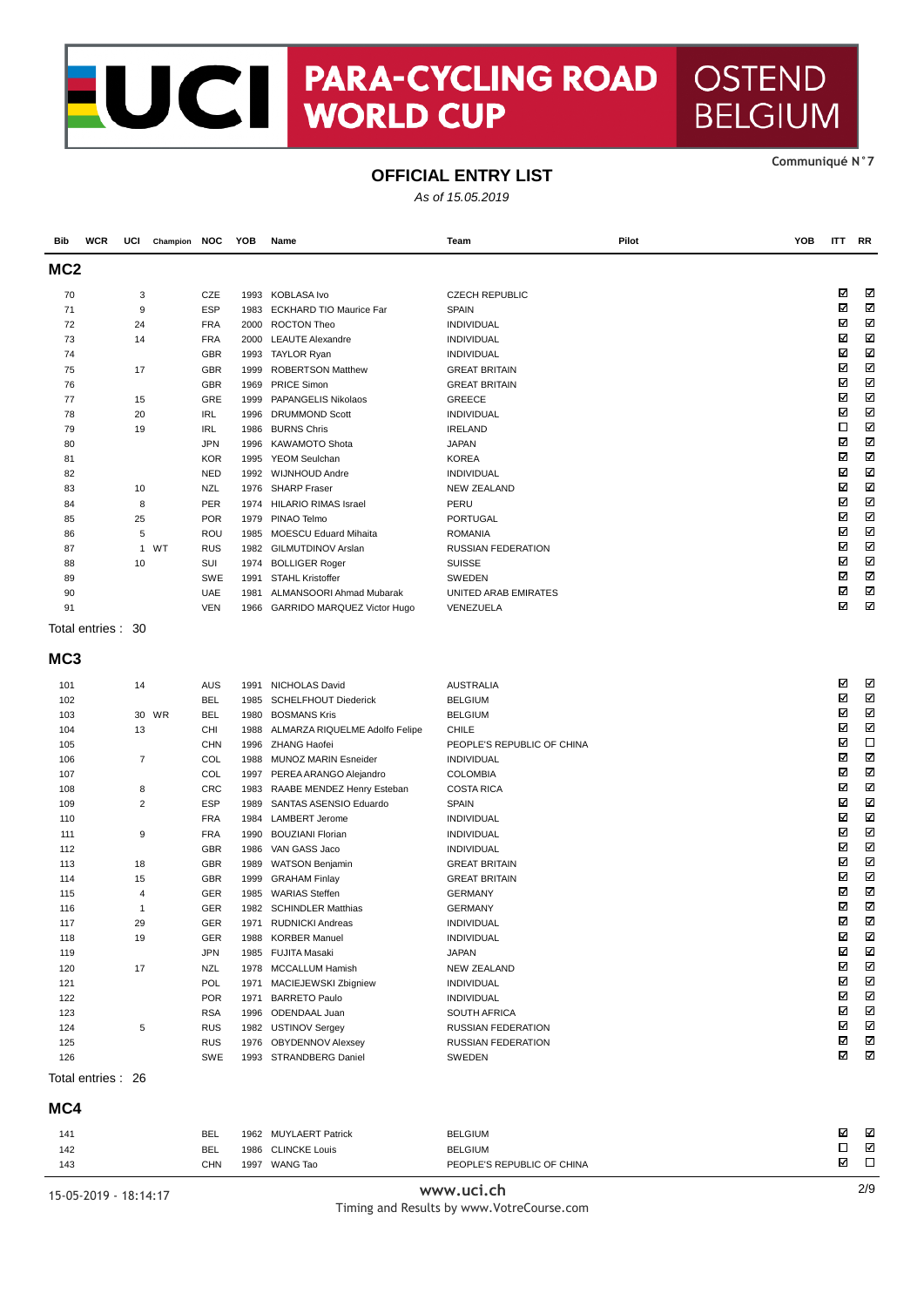## NO CONTRACTE **PARA-CYCLING ROAD OSTEND**

#### Communiqué N°7

**BELGIUM** 

## **OFFICIAL ENTRY LIST**

As of 15.05.2019

| Bib             | <b>WCR</b>        | UCI                     | Champion NOC |                          | YOB  | Name                                                   | Team                                 | Pilot | YOB | <b>ITT</b>  | <b>RR</b>               |
|-----------------|-------------------|-------------------------|--------------|--------------------------|------|--------------------------------------------------------|--------------------------------------|-------|-----|-------------|-------------------------|
| MC4             |                   |                         |              |                          |      |                                                        |                                      |       |     |             |                         |
| 144             |                   | 11                      |              | COL                      | 1990 | DUENAS GOMEZ Diego German                              | <b>INDIVIDUAL</b>                    |       |     | ☑           | ☑                       |
| 145             |                   |                         |              | <b>CRC</b>               | 1965 | SOLIS ZUNIGA Leonel                                    | <b>COSTA RICA</b>                    |       |     | ⊠           | $\overline{\mathbf{z}}$ |
| 146             |                   | 21                      |              | <b>ESP</b>               |      | 1977 HIGUERA RODRIGUEZ Oscar                           | <b>SPAIN</b>                         |       |     | ☑           | Ν                       |
| 147             |                   |                         |              | <b>FRA</b>               | 1979 | <b>GAILLARD Christophe</b>                             | <b>INDIVIDUAL</b>                    |       |     | ☑           | Σ                       |
| 148             |                   | 15                      |              | <b>FRA</b>               |      | 1976 CALMON David                                      | INDIVIDUAL                           |       |     | ⊠           | Σ                       |
| 149             |                   |                         |              | <b>GBR</b>               | 1995 | PEASGOOD George                                        | <b>INDIVIDUAL</b>                    |       |     | ⊠           | $\Box$<br>Μ             |
| 150             |                   | 7                       |              | GER                      | 1981 | <b>VETTER Tobias</b>                                   | <b>GERMANY</b>                       |       |     | ⊠<br>☑      | Ν                       |
| 151             |                   | 4                       |              | IRL                      | 1988 | <b>GRIMES Ronan</b>                                    | <b>IRELAND</b>                       |       |     | ⊠           | Σ                       |
| 152<br>153      |                   |                         |              | <b>MAS</b><br>POL        | 1963 | 1987 TURANO Mohd Najib<br><b>PYTLAK Dariusz</b>        | <b>MALAYSIA</b><br><b>INDIVIDUAL</b> |       |     | ⊠           | Μ                       |
| 154             |                   |                         |              | <b>POR</b>               | 1987 | MONTEIRO Joao                                          | <b>INDIVIDUAL</b>                    |       |     | ⊠           | Ν                       |
| 155             |                   | 1                       |              | <b>RUS</b>               | 1986 | PUDOV Sergei                                           | <b>RUSSIAN FEDERATION</b>            |       |     | ⊠           | $\boldsymbol{\nabla}$   |
| 156             |                   | 6                       |              | <b>USA</b>               |      | 1992 JUNG Cody                                         | UNITED STATES OF AMERICA             |       |     | ☑           | Ν                       |
|                 | Total entries: 16 |                         |              |                          |      |                                                        |                                      |       |     |             |                         |
| MC <sub>5</sub> |                   |                         |              |                          |      |                                                        |                                      |       |     |             |                         |
|                 |                   |                         |              |                          |      |                                                        |                                      |       |     | ⊠           | ☑                       |
| 171             |                   | $\overline{\mathbf{c}}$ |              | <b>BEL</b><br><b>BRA</b> | 1987 | 1991 VERSCHAEREN Niels                                 | <b>BELGIUM</b><br><b>BRAZIL</b>      |       |     | ⊠           | N                       |
| 172<br>173      |                   | 8                       |              | <b>BRA</b>               |      | MOURO CHAMAN Lauro Cesar<br>1973 GOHR Soelito          | <b>BRAZIL</b>                        |       |     | ☑           | N                       |
| 174             |                   |                         |              | <b>ESP</b>               | 1989 | <b>TANCO VADILLO Ruben</b>                             | <b>INDIVIDUAL</b>                    |       |     | ☑           | Ν                       |
| 175             |                   | 24                      |              | <b>FRA</b>               | 1994 | <b>POUPAULT Alexis</b>                                 | INDIVIDUAL                           |       |     | ⊠           | ☑                       |
| 176             |                   |                         |              | <b>FRA</b>               | 2003 | PALUD Noah                                             | <b>INDIVIDUAL</b>                    |       |     | ⊠           | N                       |
| 177             |                   | 6                       |              | <b>FRA</b>               | 1998 | <b>FOULON Dorian</b>                                   | <b>FRANCE</b>                        |       |     | ☑           | Ν                       |
| 178             |                   |                         |              | <b>GBR</b>               | 1997 | <b>MURPHY David</b>                                    | <b>INDIVIDUAL</b>                    |       |     | ⊠           | N                       |
| 179             |                   |                         |              | <b>GBR</b>               | 1978 | <b>BJERGFELT William</b>                               | <b>GREAT BRITAIN</b>                 |       |     | ⊠           | Ν                       |
| 180             |                   |                         |              | GUY                      | 1985 | <b>GRANT-STUART Walter</b>                             | <b>GUYANA</b>                        |       |     | ⊠           | Σ                       |
| 181             |                   |                         |              | <b>MAS</b>               | 1990 | AHMAD TARMIZI Zuhairi                                  | <b>MALAYSIA</b>                      |       |     | ⊠           | Μ                       |
| 182             |                   | 3                       |              | <b>NED</b>               | 1991 | VAN DE POL Martin                                      | <b>INDIVIDUAL</b>                    |       |     | ⊠           | Ν                       |
| 183             |                   |                         | 4 WT         | <b>NED</b>               | 1985 | <b>ABRAHAM GEBRU Daniel</b>                            | <b>INDIVIDUAL</b>                    |       |     | ⊠           | Σ                       |
| 184             |                   |                         |              | <b>RSA</b>               |      | 1982 COETZEE Gary                                      | SOUTH AFRICA                         |       |     | ⊠           | Ν                       |
| 185             |                   |                         |              | <b>SRB</b>               | 1994 | <b>DUKELIC Stefan</b>                                  | <b>SERBIA</b>                        |       |     | ☑           | K                       |
| 186             |                   |                         |              | <b>UKR</b>               | 1987 | <b>DEMENTIEV Yehor</b>                                 | <b>UKRAINE</b>                       |       |     | ⊠           | Μ                       |
| 187             |                   | 9                       |              | <b>USA</b>               |      | 1982 GIBB Nicholas                                     | UNITED STATES OF AMERICA             |       |     | ⊠           | Ν                       |
|                 | Total entries: 17 |                         |              |                          |      |                                                        |                                      |       |     |             |                         |
| MH <sub>1</sub> |                   |                         |              |                          |      |                                                        |                                      |       |     |             |                         |
| 201             |                   | 4                       |              | AUT                      | 1970 | <b>BACHMAIER Ernst</b>                                 | <b>AUSTRIA</b>                       |       |     | ☑           | ☑                       |
| 202             |                   | 3                       |              | <b>BEL</b>               | 1996 | <b>HORDIES Maxime</b>                                  | <b>BELGIUM</b>                       |       |     | ⊠           | Ν                       |
| 203             |                   |                         |              | CZE                      | 1985 | <b>KOVAR Pavel</b>                                     | <b>INDIVIDUAL</b>                    |       |     | ⊠           | $\boldsymbol{\nabla}$   |
| 204             |                   | 5                       |              | CZE                      | 1993 | JAHODA Patrik                                          | <b>CZECH REPUBLIC</b>                |       |     | ⊠           | Ν                       |
| 205             |                   | $\overline{7}$          |              | <b>FIN</b>               |      | 1968 SOPANEN Harri                                     | <b>FINLAND</b>                       |       |     | M           | K                       |
| 206             |                   | 8                       |              | <b>FIN</b>               |      | 1975 POLVI Teppo                                       | <b>FINLAND</b>                       |       |     | $\boxtimes$ | N                       |
| 207             |                   | 6                       |              | POL                      |      | 1990 MIKOLAJCZYK Rafal                                 | POLAND                               |       |     | ☑<br>⊠      | N<br>N                  |
| 208             |                   |                         |              | <b>RSA</b>               | 1980 | DU PREEZ Nicolas Pieter<br>1983 TUOR Alain             | SOUTH AFRICA                         |       |     | ⊠           | N                       |
| 209<br>210      |                   | 9<br>$\overline{2}$     |              | SUI<br>SUI               |      | 1992 FRUH Benjamin                                     | INDIVIDUAL<br><b>SUISSE</b>          |       |     | ☑           | Ν                       |
|                 | Total entries: 10 |                         |              |                          |      |                                                        |                                      |       |     |             |                         |
| MH <sub>2</sub> |                   |                         |              |                          |      |                                                        |                                      |       |     |             |                         |
|                 |                   |                         |              |                          |      |                                                        |                                      |       |     |             |                         |
| 221             |                   | 14                      |              | AUT                      | 1959 | <b>SCHATTAUER Wolfgang</b>                             | <b>AUSTRIA</b>                       |       |     | ☑           | K                       |
| 222             |                   | 17                      |              | <b>BEL</b>               |      | 1965 HINDRICQ Christophe                               | <b>BELGIUM</b>                       |       |     | ⊠           | N                       |
| 223             |                   |                         |              | <b>BRA</b>               | 1979 | FERREIRA DE MELO JÚNIOR Marcos                         | <b>BRAZIL</b>                        |       |     | ⊠<br>☑      | N<br>N                  |
| 224             |                   | $\mathbf{1}$            |              | <b>ESP</b>               |      | 1979 GARROTE MUNOZ Sergio                              | <b>SPAIN</b>                         |       |     | ⊠           | N                       |
| 225<br>226      |                   | $\overline{7}$          |              | <b>ESP</b><br><b>FRA</b> | 1966 | 1977 ADANERO ALVAREZ Luis<br><b>MARCHAL Christophe</b> | INDIVIDUAL<br>INDIVIDUAL             |       |     | ☑           | N                       |
| 227             |                   | 5                       |              | <b>FRA</b>               |      | 1992 JOUANNY Florian                                   | <b>FRANCE</b>                        |       |     | N           | N                       |
|                 |                   |                         |              |                          |      |                                                        | بالمارك                              |       |     |             | 20                      |

15-05-2019 - 18:14:17

www.uci.ch Timing and Results by www.VotreCourse.com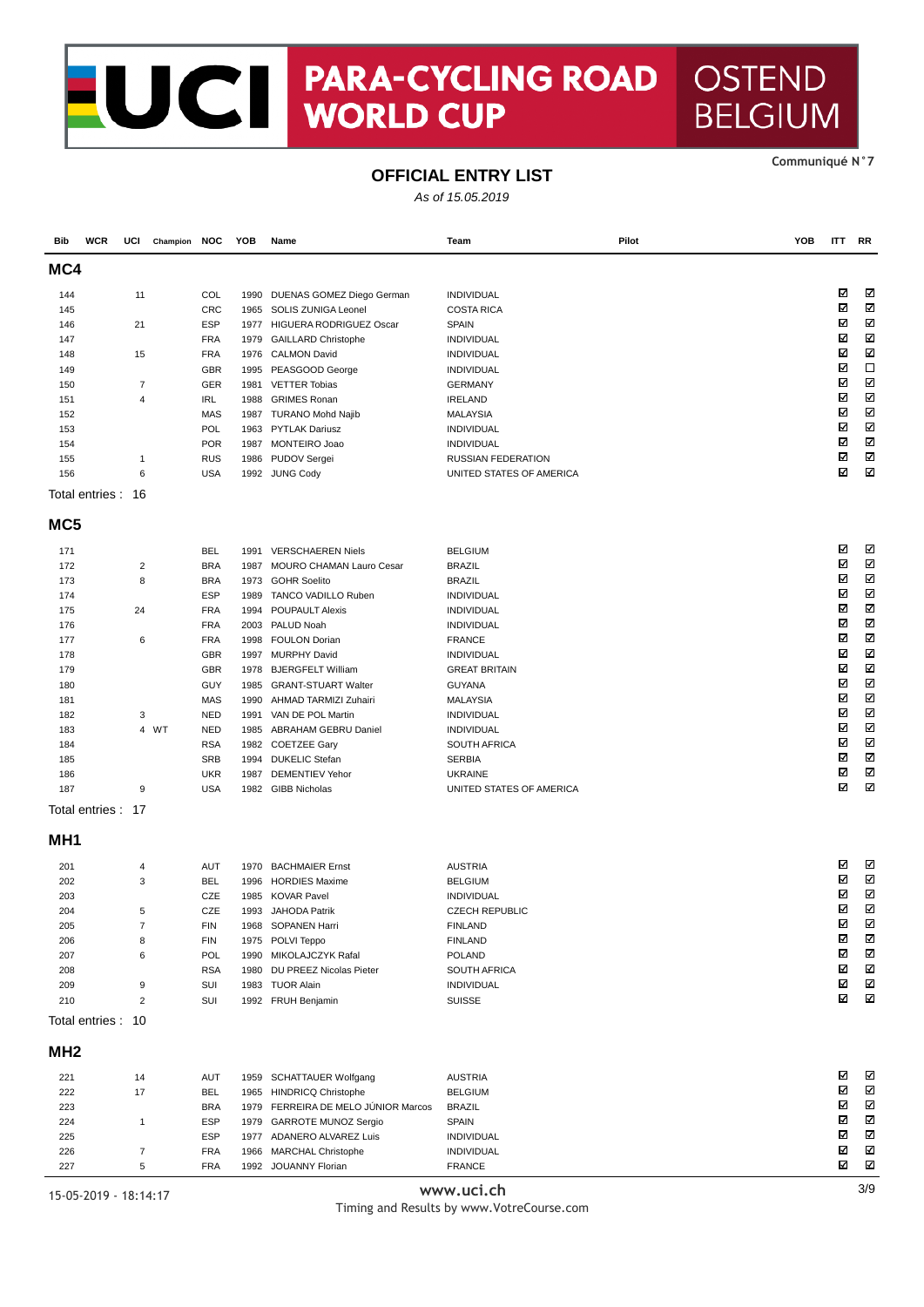# NOCH PARA-CYCLII **PARA-CYCLING ROAD**

#### Communiqué N°7

**OSTEND** 

**BELGIUM** 

### **OFFICIAL ENTRY LIST**

As of 15.05.2019

| Bib             | <b>WCR</b>         | UCI                  | Champion NOC |                          | YOB  | Name                                       | Team                               | Pilot | YOB | ITT    | RR                    |
|-----------------|--------------------|----------------------|--------------|--------------------------|------|--------------------------------------------|------------------------------------|-------|-----|--------|-----------------------|
| MH <sub>2</sub> |                    |                      |              |                          |      |                                            |                                    |       |     |        |                       |
| 228             |                    | 11                   |              | <b>FRA</b>               | 1974 | <b>CECILLON Rodolph</b>                    | INDIVIDUAL                         |       |     | ☑      | K                     |
| 229             |                    | 8                    |              | GER                      |      | 1992 FRANKOWSKI Mariusz                    | <b>GERMANY</b>                     |       |     | ☑      | Ν                     |
| 230             |                    |                      |              | <b>NZL</b>               |      | 1987 MEAD Rory                             | <b>NEW ZEALAND</b>                 |       |     | ☑      | Ν                     |
| 231             |                    |                      |              | POL                      | 1979 | <b>KACALSKI Piotr</b>                      | <b>POLAND</b>                      |       |     | ☑      | M                     |
| 232             |                    | 4                    |              | SUI                      | 1989 | <b>FANKHAUSER Tobias</b>                   | <b>INDIVIDUAL</b>                  |       |     | ☑      | Ν                     |
| 233             |                    |                      |              | <b>SWE</b>               | 1971 | <b>OHLQVIST Patrik</b>                     | SWEDEN                             |       |     | ☑      | Μ                     |
| 234             |                    |                      | 3 WR         | <b>USA</b>               |      | 1974 GROULX William                        | UNITED STATES OF AMERICA           |       |     | ⊠      | $\blacksquare$        |
|                 | Total entries : 14 |                      |              |                          |      |                                            |                                    |       |     |        |                       |
| MH <sub>3</sub> |                    |                      |              |                          |      |                                            |                                    |       |     |        |                       |
| 241             |                    | 29                   |              | <b>AUT</b>               | 1985 | STADLBAUER Christoph                       | <b>AUSTRIA</b>                     |       |     | ☑      | K                     |
| 242             |                    |                      |              | <b>AUT</b>               | 1962 | <b>HOERMANN Harald</b>                     | <b>AUSTRIA</b>                     |       |     | ⊠      | Ν                     |
| 243             |                    | $\mathbf{1}$         |              | <b>AUT</b>               | 1969 | <b>ABLINGER Walter</b>                     | <b>AUSTRIA</b>                     |       |     | ☑      | Μ                     |
| 244             |                    |                      |              | <b>BEL</b>               | 1979 | VAN LOOY Christophe                        | INDIVIDUAL                         |       |     | ⊠      | ⊠                     |
| 245             |                    |                      |              | <b>BEL</b>               |      | 1973 FELIES Nico                           | INDIVIDUAL                         |       |     | ☑      | Ν                     |
| 246             |                    |                      |              | <b>BEL</b>               | 1971 | ES-SALHY Mostafa                           | <b>INDIVIDUAL</b>                  |       |     | ⊠      | N                     |
| 247             |                    |                      | 2 WR         | <b>BEL</b>               | 1981 | <b>DEBERG Jean-Francois</b>                | <b>BELGIUM</b>                     |       |     | ⊠      | Ν                     |
| 248             |                    |                      |              | <b>BRA</b>               | 1977 | SOARES DOURADO Maurício                    | <b>BRAZIL</b>                      |       |     | ⊠      | N                     |
| 249             |                    |                      |              | <b>BRA</b>               | 1979 | RAMOS PIMENTA Eduardo                      | <b>BRAZIL</b>                      |       |     | ⊠      | M                     |
| 250             |                    |                      |              | CAN                      |      | 1962 MORNEAU Rico                          | <b>INDIVIDUAL</b>                  |       |     | ⊠      | Ν                     |
| 251             |                    | 8                    |              | CAN                      |      | 1982 MOREAU Charles                        | CANADA                             |       |     | ☑      | N                     |
| 252             |                    |                      |              | CAN                      | 1990 | <b>HYNDMAN Alex</b>                        | CANADA                             |       |     | ☑      | Ν                     |
| 253             |                    |                      |              | CAN                      |      | 1986 DESJARDINS Joey                       | INDIVIDUAL                         |       |     | ☑      | Ν                     |
| 254             |                    |                      |              | COL                      | 1976 | CHAPARRO BAYONA Miguel Leonardo            | <b>INDIVIDUAL</b>                  |       |     | ⊠      | M                     |
| 255             |                    | 14                   |              | CZE                      |      | 1966 MOSNICKA Tomas                        | <b>CZECH REPUBLIC</b>              |       |     | ☑<br>☑ | Ν<br>K                |
| 256             |                    |                      |              | CZE                      | 1979 | <b>DECKY Pavel</b>                         | <b>INDIVIDUAL</b>                  |       |     | ☑      | Μ                     |
| 257             |                    |                      |              | CZE                      |      | 1973 ANTAL Vaclav                          | <b>CZECH REPUBLIC</b>              |       |     | ☑      | Ν                     |
| 258             |                    |                      |              | <b>ESP</b>               | 1978 | ARROYO ABENZA Juan Jose                    | INDIVIDUAL                         |       |     | ⊠      | M                     |
| 259             |                    |                      |              | <b>ESP</b>               | 1971 | <b>RIDER Israel</b>                        | <b>SPAIN</b>                       |       |     | ☑      | Ν                     |
| 260             |                    | 10                   |              | <b>ESP</b><br><b>FIN</b> | 1979 | GARCIA-MARQUINA CASCALLANA Lui             | SPAIN                              |       |     | ☑      | Μ                     |
| 261             |                    |                      |              |                          | 1980 | SEPPALA Janne                              | <b>FINLAND</b>                     |       |     | ⊠      | M                     |
| 262<br>263      |                    | 12<br>$\overline{7}$ |              | <b>FRA</b><br><b>FRA</b> | 1991 | <b>TESSON Vincent</b><br>1973 TARSIM Riadh | <b>INDIVIDUAL</b><br><b>FRANCE</b> |       |     | ☑      | Ν                     |
| 264             |                    |                      |              | <b>FRA</b>               | 1992 | QUAILE Johan                               | INDIVIDUAL                         |       |     | ⊠      | K                     |
| 265             |                    |                      |              | <b>FRA</b>               |      | 1985 NUNES Mathieu                         | <b>INDIVIDUAL</b>                  |       |     | ⊠      | Ν                     |
| 266             |                    | 17                   |              | <b>FRA</b>               | 1968 | <b>NARCE Ludovic</b>                       | <b>FRANCE</b>                      |       |     | ⊠      | Ν                     |
| 267             |                    | 30                   |              | <b>FRA</b>               |      | 1975 LERAY Gregory                         | <b>INDIVIDUAL</b>                  |       |     | ⊠      | M                     |
| 268             |                    | 23                   |              | <b>GBR</b>               | 1983 | <b>JONES Luke</b>                          | <b>INDIVIDUAL</b>                  |       |     | ☑      | Ν                     |
| 269             |                    | 20                   |              | <b>GBR</b>               |      | 1977 HOPWOOD Dan                           | INDIVIDUAL                         |       |     | ⊠      | K                     |
| 270             |                    |                      |              | GER                      |      | 1977 MERKLEIN Vico                         | <b>GERMANY</b>                     |       |     | ⊠      | Σ                     |
| 271             |                    | 28                   |              | GER                      | 1981 | <b>SEIFART Steffen</b>                     | INDIVIDUAL                         |       |     | ⊠      | Ν                     |
| 272             |                    |                      |              | GER                      |      | 1968 HOFFMANN Lars                         | INDIVIDUAL                         |       |     | ☑      | Ν                     |
| 273             |                    |                      |              | GER                      |      | 1983 HERTER Johannes                       | <b>GERMANY</b>                     |       |     | ☑      | N                     |
| 274             |                    |                      |              | GER                      |      | 1966 DOERINGER Jurgen                      | <b>GERMANY</b>                     |       |     | Ν      | N                     |
| 275             |                    |                      |              | GER                      |      | 1970 BORIC Drazen                          | <b>GERMANY</b>                     |       |     | ⊠      | N                     |
| 276             |                    |                      |              | <b>HUN</b>               | 1975 | <b>BOK Laszlo</b>                          | <b>HUNGARY</b>                     |       |     | ⊠      | N                     |
| 277             |                    | 15                   |              | IRL                      | 1969 | SLEVIN Declan                              | <b>IRELAND</b>                     |       |     | ⊠      | N                     |
| 278             |                    | 25                   |              | ITA                      |      | 1975 DI BARI Saverio                       | INDIVIDUAL                         |       |     | ⊠      | N                     |
| 279             |                    |                      |              | LUX                      | 1963 | <b>FRATINI Luciano</b>                     | LUXEMBOURG                         |       |     | Ν      | N                     |
| 280             |                    |                      |              | <b>NED</b>               |      | 1994 VERSLUIS Dave                         | NETHERLANDS                        |       |     | ⊠      | $\boxtimes$           |
| 281             |                    |                      |              | <b>NED</b>               |      | 1973 MEKENKAMP Mark                        | INDIVIDUAL                         |       |     | ⊠      | N                     |
| 282             |                    |                      |              | <b>NED</b>               |      | 1968 MAALOUF Edward                        | INDIVIDUAL                         |       |     | ⊠      | K                     |
| 283             |                    |                      |              | <b>NED</b>               |      | 1975 HIELKEMA Mischa                       | NETHERLANDS                        |       |     | ⊠      | $\boldsymbol{\nabla}$ |
| 284             |                    |                      |              | <b>NED</b>               |      | 1984 BITO Sidney                           | <b>INDIVIDUAL</b>                  |       |     | Ν      | Ν                     |
| 285             |                    |                      |              | POL                      | 1986 | <b>WITKOWSKI Mateusz</b>                   | <b>POLAND</b>                      |       |     | ⊠      | N                     |
| 286             |                    | 6                    |              | POL                      | 1983 | <b>SZUMIEC Rafal</b>                       | <b>POLAND</b>                      |       |     | ⊠      | N                     |
| 287             |                    |                      |              | <b>POR</b>               | 1983 | PINTO Joao                                 | INDIVIDUAL                         |       |     | ☑      | K                     |
| 288             |                    |                      |              | <b>POR</b>               |      | 1988 OLIVEIRA Diogo                        | INDIVIDUAL                         |       |     | ⊠      | N                     |

www.uci.ch Timing and Results by www.VotreCourse.com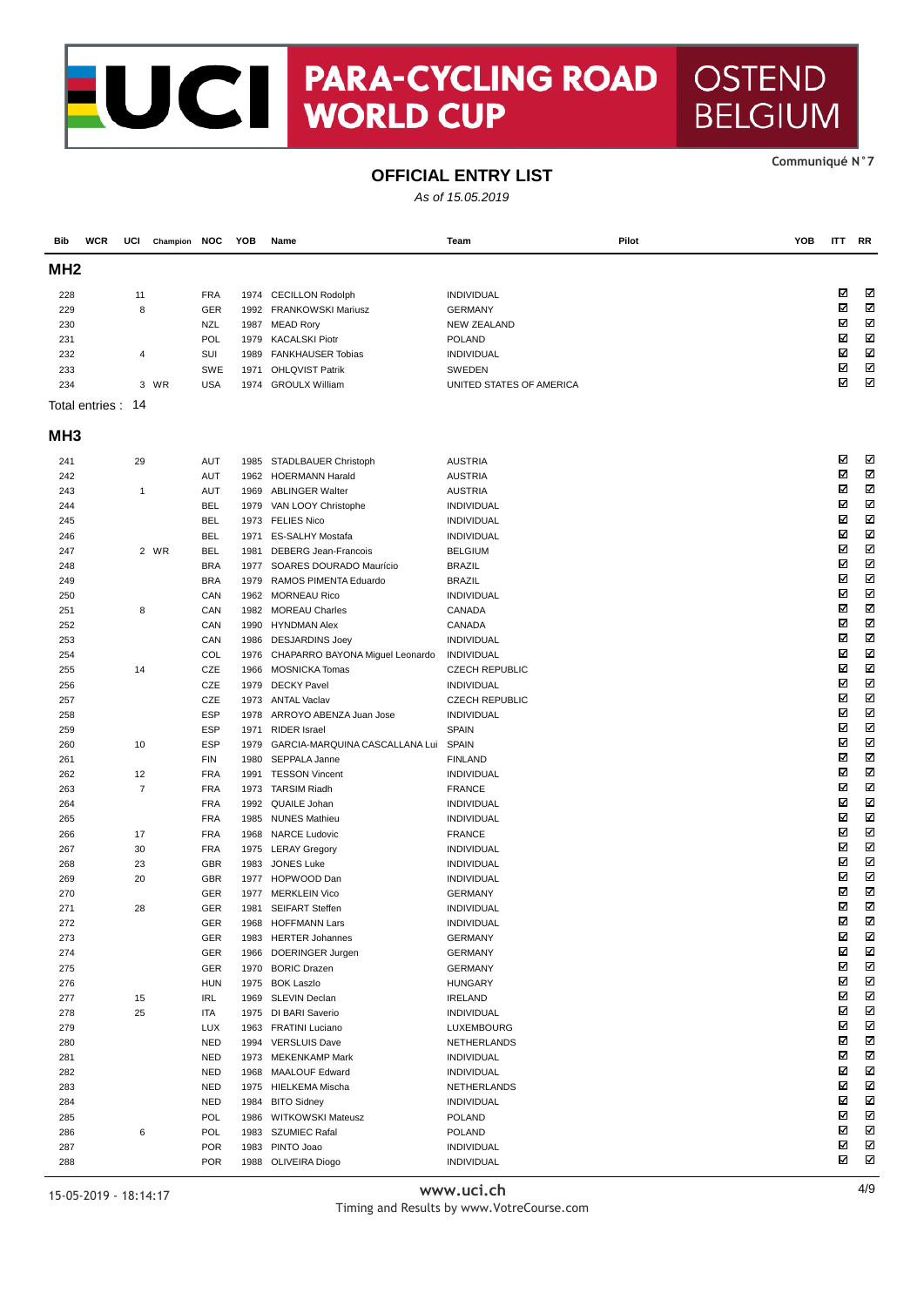## NOCI PARA-CYCLII **PARA-CYCLING ROAD**

#### Communiqué N°7

**OSTEND** 

**BELGIUM** 

#### **OFFICIAL ENTRY LIST**

As of 15.05.2019

| Bib             | <b>WCR</b>         | UCI            | Champion NOC |                   | YOB  | Name                                         | Team                         | Pilot | YOB | <b>ITT</b> | RR                      |
|-----------------|--------------------|----------------|--------------|-------------------|------|----------------------------------------------|------------------------------|-------|-----|------------|-------------------------|
| MH <sub>3</sub> |                    |                |              |                   |      |                                              |                              |       |     |            |                         |
| 289             |                    | 35             |              | SUI               |      | 1982 KUNZ Christoph                          | INDIVIDUAL                   |       |     | ⊠          | ☑                       |
| 290             |                    | 9              |              | <b>SUI</b>        |      | 1958 FREI Heinz                              | <b>SUISSE</b>                |       |     | ☑          | N                       |
| 291             |                    |                |              | <b>SUI</b>        |      | 1987 FANKHAUSER Nick                         | <b>SUISSE</b>                |       |     | □          | Ν                       |
| 292             |                    | 19             |              | SUI               | 1960 | <b>BERSET Jean-Marc</b>                      | INDIVIDUAL                   |       |     | ☑          | K                       |
| 293             |                    |                |              | <b>USA</b>        | 1971 | <b>UPDIKE Matthew</b>                        | INDIVIDUAL                   |       |     | ☑          | Ν                       |
| 294             |                    |                |              | <b>USA</b>        |      | 1980 PINNEY Ryan                             | UNITED STATES OF AMERICA     |       |     | ☑          | K                       |
|                 | Total entries : 54 |                |              |                   |      |                                              |                              |       |     |            |                         |
| MH4             |                    |                |              |                   |      |                                              |                              |       |     |            |                         |
| 311             |                    | 3              |              | <b>AUS</b>        |      | 1980 ALLEN Grant                             | <b>AUSTRALIA</b>             |       |     | ☑          | K                       |
| 312             |                    | 11             |              | AUT               | 1982 | <b>GRITSCH Alexander</b>                     | <b>AUSTRIA</b>               |       |     | ⊠          | N                       |
| 313             |                    | 1              |              | AUT               | 1981 | <b>FRUHWIRTH Thomas</b>                      | <b>AUSTRIA</b>               |       |     | ⊠          | Ν                       |
| 314             |                    | 30             |              | <b>BEL</b>        | 1987 | VAN DE STEENE Jonas                          | <b>BELGIUM</b>               |       |     | ☑          | Μ                       |
| 315             |                    |                |              | <b>BEL</b>        |      | 1976 ARIFI Tawfiq                            | <b>INDIVIDUAL</b>            |       |     | ☑          | Μ                       |
| 316             |                    |                |              | <b>BRA</b>        |      | 1992 BARRETO DA CRUZ Rayr                    | <b>BRAZIL</b>                |       |     | ☑          | Ν                       |
| 317             |                    |                |              | COL               |      | 1964 PERDOMO LOZANO Fredy Humberto           | <b>INDIVIDUAL</b>            |       |     | ☑          | ☑                       |
| 318             |                    |                |              | <b>DEN</b>        |      | 1975 STEFANSEN Michael Krarup                | <b>DENMARK</b>               |       |     | ⊠          | Ν                       |
| 319             |                    | 22             |              | <b>DEN</b>        | 1978 | JORGENSEN Michael                            | <b>DENMARK</b>               |       |     | ☑          | Μ                       |
| 320             |                    | 15             |              | <b>DEN</b>        |      | 1980 CHRISTIANSEN Kim Kluver                 | <b>DENMARK</b>               |       |     | ☑          | M                       |
| 321             |                    |                |              | <b>ESP</b>        |      | 1978 BERCHESI MANZIONE Martin                | INDIVIDUAL                   |       |     | ☑          | Ν                       |
| 322             |                    | 10             |              | <b>FRA</b>        |      | 1998 FRITSCH Joseph                          | INDIVIDUAL                   |       |     | ☑          | ☑                       |
| 323             |                    | 9              |              | <b>FRA</b>        | 1990 | <b>BOSREDON Mathieu</b>                      | <b>INDIVIDUAL</b>            |       |     | ☑          | $\overline{\mathbf{M}}$ |
| 324             |                    |                |              | <b>GBR</b>        | 1988 | <b>TOWNSEND Joseph</b>                       | <b>INDIVIDUAL</b>            |       |     | ☑          | Ν<br>M                  |
| 325             |                    | 5              |              | <b>GBR</b>        | 1989 | <b>BROOKE-TURNER Alex</b>                    | <b>INDIVIDUAL</b>            |       |     | ☑<br>☑     | Ν                       |
| 326             |                    | 16             |              | <b>GBR</b>        |      | 1990 ALLEN Mark                              | INDIVIDUAL                   |       |     | ☑          | ☑                       |
| 327             |                    |                |              | <b>GER</b>        | 1964 | JEFFRE Bernd                                 | <b>GERMANY</b>               |       |     | ⊠          | Μ                       |
| 328             |                    |                |              | GER               |      | 1982 ALMER Wolfgang                          | <b>GERMANY</b>               |       |     | ☑          | Ν                       |
| 329             |                    | 8              |              | ITA               | 1981 | <b>BOTTI Andrea</b>                          | INDIVIDUAL                   |       |     | ⊠          | M                       |
| 330             |                    |                |              | <b>ITA</b>        | 1981 | <b>BARTOLOTTA Dario</b>                      | <b>INDIVIDUAL</b>            |       |     | ☑          | Ν                       |
| 331             |                    |                |              | <b>KOR</b>        |      | 1974 LEE In Jea                              | <b>KOREA</b>                 |       |     | ⊠          | ☑                       |
| 332             |                    |                | 2 WTWR       | <b>NED</b>        | 1991 | PLAT Jetze                                   | <b>INDIVIDUAL</b>            |       |     | ⊠          | M                       |
| 333<br>334      |                    | 4              |              | <b>NED</b><br>POL |      | 1999 ALBERS Chiel<br>1974 WILK Rafal         | NETHERLANDS<br><b>POLAND</b> |       |     | ☑          | Ν                       |
| 335             |                    |                |              | POL               | 1981 |                                              | <b>POLAND</b>                |       |     | ⊠          | M                       |
| 336             |                    |                |              | <b>POR</b>        |      | <b>GIERA Krystian</b><br>1979 SOBREIRO Andre | INDIVIDUAL                   |       |     | ⊠          | Ν                       |
| 337             |                    | 25             |              | <b>POR</b>        |      | 1985 PACHECO Flavio                          | PORTUGAL                     |       |     | ☑          | Ν                       |
| 338             |                    |                |              | <b>POR</b>        |      | 1978 NEVES Carlos                            | INDIVIDUAL                   |       |     | ⊠          | $\blacksquare$          |
| 339             |                    | 33             |              | SUI               | 1984 | <b>CHAMMARTIN Nicolas</b>                    | <b>SUISSE</b>                |       |     | ☑          | Ν                       |
| 340             |                    | 14             |              | <b>USA</b>        | 1980 | <b>GAERTNER Travis</b>                       | UNITED STATES OF AMERICA     |       |     | ☑          | K                       |
| 341             |                    | 6              |              | <b>USA</b>        | 1977 | <b>DAVIS Thomas</b>                          | UNITED STATES OF AMERICA     |       |     | ⊠          | Σ                       |
|                 | Total entries :    | 31             |              |                   |      |                                              |                              |       |     |            |                         |
| MH <sub>5</sub> |                    |                |              |                   |      |                                              |                              |       |     |            |                         |
| 351             |                    | 10             |              | <b>AUS</b>        |      | 1970 TRIPP Stuart                            | <b>AUSTRALIA</b>             |       |     | ⊠          | ☑                       |
| 352             |                    |                |              | CAN               |      | 1973 DESNOYERS Patrick                       | INDIVIDUAL                   |       |     | ⊠          | Ν                       |
| 353             |                    | 16             |              | COL               |      | 1979 VARON LOPEZ Leonardo Favio              | INDIVIDUAL                   |       |     | ☑          | K                       |
| 354             |                    |                |              | COL               |      | 1990 MINAS VERA Sergio Ivan                  | INDIVIDUAL                   |       |     | ⊠          | $\boxtimes$             |
| 355             |                    | 8              |              | <b>FRA</b>        |      | 1978 VERGNAUD Loic                           | <b>FRANCE</b>                |       |     | ☑          | N                       |
| 356             |                    | 14             |              | <b>GBR</b>        |      | 1980 FAUCHER Matthew                         | INDIVIDUAL                   |       |     | ⊠          | N                       |
| 357             |                    | 11             |              | IRL               |      | 1993 OREILLY Gary                            | <b>IRELAND</b>               |       |     | ⊠          | Ν                       |
| 358             |                    | 12             |              | ITA               |      | 1976 DE CORTES Mirko                         | INDIVIDUAL                   |       |     | ☑          | N                       |
| 359             |                    | 4              |              | ITA               |      | 1982 COLOMBARI Diego                         | INDIVIDUAL                   |       |     | ⊠          | $\boxtimes$             |
| 360             |                    | 3              |              | <b>NED</b>        |      | 1995 VALIZE Mitch                            | NETHERLANDS                  |       |     | ☑          | Ν                       |
| 361             |                    | 6              |              | <b>NED</b>        |      | 1957 REEKERS Johan                           | INDIVIDUAL                   |       |     | ⊠          | N                       |
| 362             |                    | 5              | WR           | <b>NED</b>        |      | 1978 DE VRIES Tim                            | INDIVIDUAL                   |       |     | ⊠          | N                       |
| 363             |                    | $\overline{2}$ |              | <b>POR</b>        |      | 1973 COSTA Luis                              | PORTUGAL                     |       |     | ☑          | Ν                       |
| 364             |                    |                | WT           | <b>USA</b>        |      | 1975 SANCHEZ Oscar                           | UNITED STATES OF AMERICA     |       |     | ⊠          | Ν                       |
| $4E$ QE $2040$  |                    | 10.11.17       |              |                   |      |                                              | www.uci.ch                   |       |     |            | 5/9                     |

#### $\overline{a}$

15-05-2019 - 18:14:17

Timing and Results by www.VotreCourse.com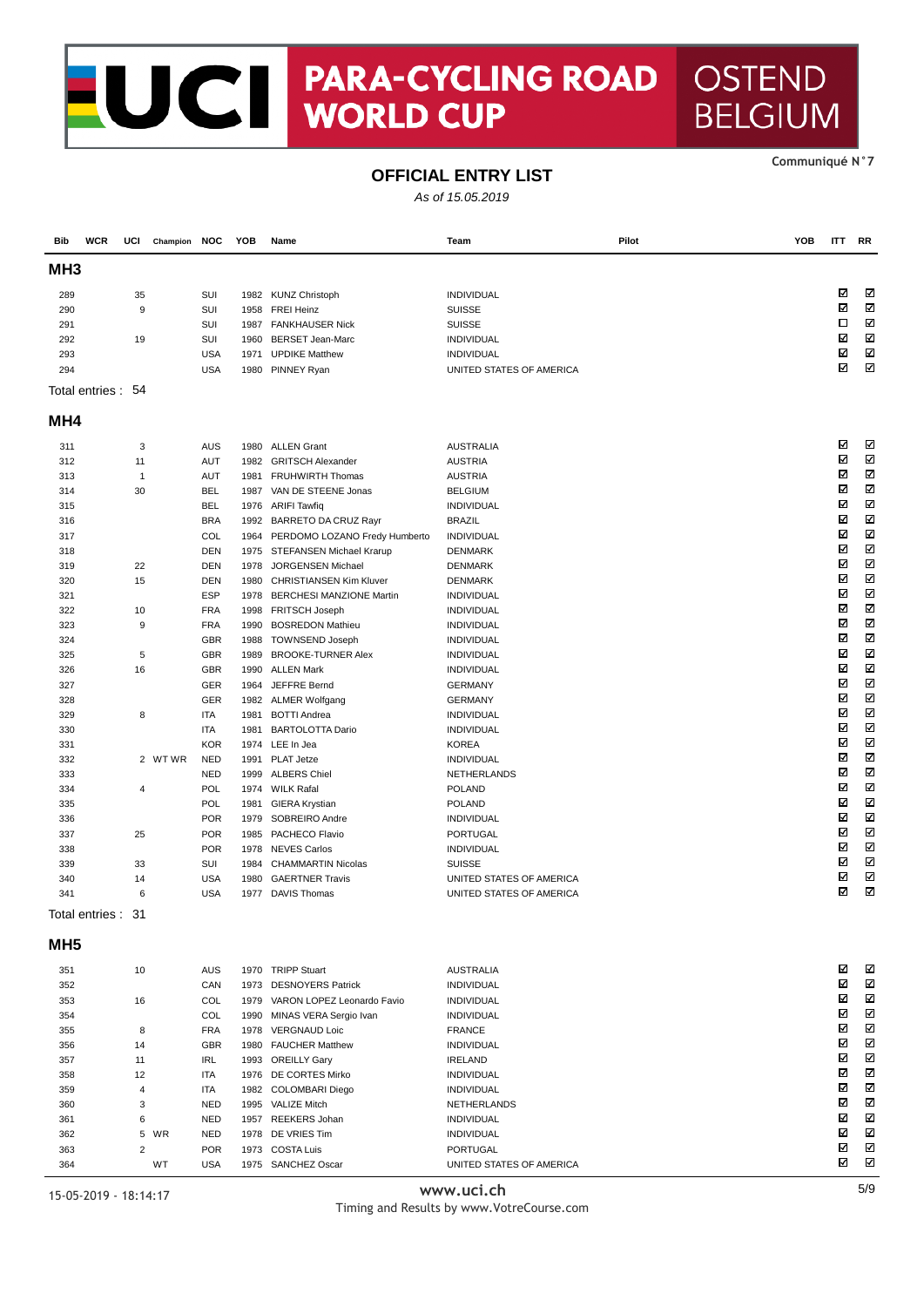## PARA-CYCLING ROAD<br>WORLD CUP CI

#### Communiqué N°7

YOB

**ITT RR** 

**OSTEND** 

Pilot

**BELGIUM** 

### **OFFICIAL ENTRY LIST**

As of 15.05.2019

Team

| MH <sub>5</sub>   |                |                          |      |                                             |                                    |                                |      |        |                              |
|-------------------|----------------|--------------------------|------|---------------------------------------------|------------------------------------|--------------------------------|------|--------|------------------------------|
| 365               | 7              | <b>USA</b>               |      | 1969 DELOSSANTOS Alfredo                    | UNITED STATES OF AMERICA           |                                |      | ⊠      | ⊠                            |
| 366               | 18             | <b>USA</b>               |      | 1980 BERLING David                          | INDIVIDUAL                         |                                |      | ☑      | Ν                            |
| Total entries :   | -16            |                          |      |                                             |                                    |                                |      |        |                              |
| MT1               |                |                          |      |                                             |                                    |                                |      |        |                              |
| 381               | 11             | <b>CZE</b>               |      | 1991 HINDR Jiri                             | <b>CZECH REPUBLIC</b>              |                                |      | ☑      | ☑                            |
| 382               | 8              | CZE                      |      | 1982 BERGER Petr                            | INDIVIDUAL                         |                                |      | ☑      | Ν                            |
| 383               | 4              | <b>ESP</b>               |      | 1996 GARCIA ABELLA Gonzalo                  | <b>SPAIN</b>                       |                                |      | ⊠      | N                            |
| 384               | 6              | <b>FRA</b>               |      | 1993 GESLOT David                           | <b>FRANCE</b>                      |                                |      | ☑      | $\boldsymbol{\nabla}$        |
| 385               | 10             | GER                      |      | 1968 RADENZ Roland                          | INDIVIDUAL                         |                                |      | ☑      | Ν                            |
| 386               |                | <b>KOR</b>               |      | 1992 JANG Doyoung                           | <b>KOREA</b>                       |                                |      | ⊠      | N                            |
| 387               |                | <b>KOR</b>               | 1985 | KIM Yongki                                  | <b>KOREA</b>                       |                                |      | ☑      | Ν                            |
| 388               |                | <b>SWE</b>               |      | 1988 NILSSON Rickard                        | <b>SWEDEN</b>                      |                                |      | ☑      | Σ                            |
| Total entries: 8  |                |                          |      |                                             |                                    |                                |      |        |                              |
| MT <sub>2</sub>   |                |                          |      |                                             |                                    |                                |      |        |                              |
| 401               | 4              | <b>AUS</b>               | 1969 | <b>JONES Stuart</b>                         | <b>AUSTRALIA</b>                   |                                |      | ☑      | V                            |
| 402               | 21             | <b>BEL</b>               |      | 1998 CELEN Tim                              | <b>BELGIUM</b>                     |                                |      | □      | N                            |
| 403               | 8              | <b>BEL</b>               |      | 1974 BLAISE Raphael                         | <b>BELGIUM</b>                     |                                |      | ☑      | Ν                            |
| 404               |                | <b>BRA</b>               |      | 1983 MATUNAGA NASCIMENTO Adriano            | <b>BRAZIL</b>                      |                                |      | ☑      | N                            |
| 405               |                | CAN                      |      | 1960 SHETLER Mike                           | INDIVIDUAL                         |                                |      | ☑      | $\blacksquare$               |
| 406               | 12             | COL                      |      | 1984 AYALA AYALA Nestor Javier              | INDIVIDUAL                         |                                |      | ☑      | Ν                            |
| 407               |                | CZE                      | 1988 | <b>KUBINEK Frantisek</b>                    | INDIVIDUAL                         |                                |      | ☑<br>☑ | $\overline{\mathbf{z}}$<br>N |
| 408               |                | CZE                      | 1979 | CHARVAT Zbynek                              | INDIVIDUAL                         |                                |      | ☑      | Ν                            |
| 409               | 5              | <b>ESP</b>               | 1991 | REINOSO FIGUEROLA Joan                      | <b>SPAIN</b>                       |                                |      | ⊠      | $\blacksquare$               |
| 410               | 17             | <b>GBR</b><br><b>GBR</b> | 1981 | <b>STONE David</b>                          | <b>GREAT BRITAIN</b>               |                                |      | ☑      | Ν                            |
| 411<br>412        | 15<br>24       | GER                      | 1984 | COLLIS-MCCANN Craig<br>1971 WIEGMANS David  | <b>GREAT BRITAIN</b><br>INDIVIDUAL |                                |      | ☑      | $\Box$                       |
| 413               | $\mathbf{1}$   | GER                      | 1958 | <b>DURST Hans-Peter</b>                     | <b>GERMANY</b>                     |                                |      | ☑      | N                            |
| 414               |                | <b>JPN</b>               |      | 2001 FUKUI Kazuha                           | <b>JAPAN</b>                       |                                |      | ☑      | Ν                            |
| 415               | 14             | <b>NZL</b>               | 1981 | <b>HILLS Stephen</b>                        | <b>NEW ZEALAND</b>                 |                                |      | ☑      | K                            |
| 416               | 13             | ROU                      | 1997 | <b>MATICAN Theodor</b>                      | <b>ROMANIA</b>                     |                                |      | ☑      | Ν                            |
| 417               | 16             | <b>RSA</b>               |      | 1991 FUCHS Goldy                            | <b>SOUTH AFRICA</b>                |                                |      | ☑      | K                            |
| 418               |                | <b>SWE</b>               | 1989 | ÅBERG Martin                                | SWEDEN                             |                                |      | ⊠      | $\blacksquare$               |
| 419               | 3              | <b>USA</b>               |      | 1972 RODRIGUEZ Matthew                      | <b>INDIVIDUAL</b>                  |                                |      | ☑      | Ν                            |
| 420               |                | <b>USA</b>               |      | 1974 PEACE Steven                           | INDIVIDUAL                         |                                |      | ☑      | K                            |
| 421               | 2 WTWR         | <b>USA</b>               |      | 1993 BOYLE Ryan                             | UNITED STATES OF AMERICA           |                                |      | ☑      | Ν                            |
| Total entries: 21 |                |                          |      |                                             |                                    |                                |      |        |                              |
| WВ                |                |                          |      |                                             |                                    |                                |      |        |                              |
| 431               |                | <b>BEL</b>               |      | 1978 HOET Griet                             | <b>BELGIUM</b>                     | <b>MONSIEUR Anneleen</b>       | 1978 | ☑      | ☑                            |
| 432               | $\overline{2}$ | <b>BRA</b>               |      | 1986 RIBEIRO GONCALVES FANHANI Marci BRAZIL |                                    | PEREIRA DA SILVA Cristiane     | 1989 | ☑      | Ν                            |
| 433               | 6              | CAN                      |      | 1975 WELDON Robbi                           | INDIVIDUAL                         | <b>RUTTAN Erin</b>             | 1986 | ⊠      | ⊠                            |
| 434               | 9              | CAN                      |      | 1974 BOUCHARD Annie                         | INDIVIDUAL                         | <b>GAGNON Evelyne</b>          | 1991 | ☑      | N                            |
| 435               |                | <b>ESP</b>               |      | 1980 LOPEZ ALARCON Ginesa                   | <b>SPAIN</b>                       | NORIEGA BELAUSTEGUIGOITIA Ma M | 1982 | ☑      | N                            |
| 436               | 14             | FIN                      |      | 1978 HATUNEN Pauliina                       | <b>FINLAND</b>                     | <b>NIEMINEN Tiina</b>          | 1979 | ☑      | N                            |
| 437               | 11             | GBR                      |      | 1988 FACHIE Lora                            | <b>GREAT BRITAIN</b>               | <b>HALL Corrine</b>            | 1991 | ☑      | Ν                            |
| 438               |                | GBR                      |      | 1980 CLUXTON Laura                          | <b>INDIVIDUAL</b>                  | <b>CLODE Laura</b>             | 1995 | ⊠      | K                            |
| 439               | 5              | GER                      |      | 1994 DIETZ Jessica                          | INDIVIDUAL                         | <b>RATHMANN Maxie</b>          | 1994 | ☑      | N                            |
| 440               |                | GRE                      |      | 1993 TSICHLAKI Evangelia                    | <b>INDIVIDUAL</b>                  | TZOMPANAKI Aikaterini          | 1980 | ☑      | Ν                            |
| 441               | $\overline{7}$ | GRE                      |      | 2001 KALATZI Eleni                          | GREECE                             | MILAKI Argyro                  | 1992 | ☑      | N                            |
| 442               | WT WR          | IRL                      |      | 1981 DUNLEVY Katie-George                   | <b>IRELAND</b>                     | MCCRYSTAL Eve                  | 1978 | ☑      | N                            |
| 443               | 8              | MAS                      |      | 1998 MOHD ZAIS Nur Azlia Syafinaz           | <b>MALAYSIA</b>                    | ZAINAL Nurul Suhada            | 1993 | ⊠      | K                            |
| 444               |                | <b>NED</b>               |      | 2000 ENGEL Joelle                           | NETHERLANDS                        | <b>ADRIAANSEN Maud</b>         | 2001 | ☑      | N                            |
| 445               | 15             | <b>NZL</b>               |      | 1989 FOY Emma                               | <b>NEW ZEALAND</b>                 | VAN KAMPEN Hannah              | 1993 | ⊠      | ☑                            |

445 15

446

**WCR** 

UCI Champion NOC YOB Name

**Bib** 

www.uci.ch

NFW ZFALAND

WOLLASTON Nina

Timing and Results by www.VotreCourse.com

 $\boldsymbol{\nabla}$ 

1996

15-05-2019 - 18:14:17

**N71** 

1988 CAMERON Amanda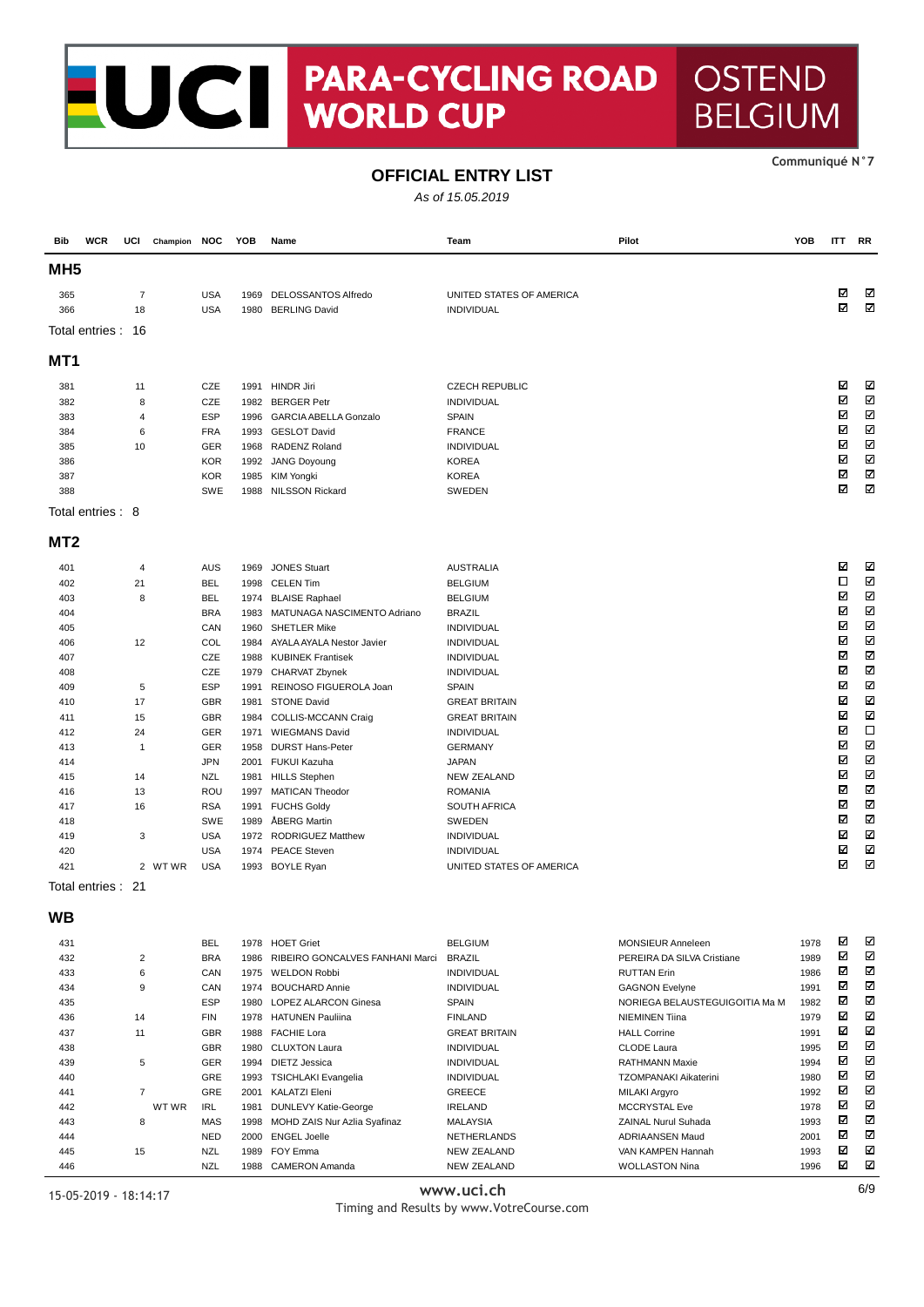# UCT PARA-CYCLII **PARA-CYCLING ROAD**

### **OFFICIAL ENTRY LIST**

As of 15.05.2019

| Bib             | <b>WCR</b>         | UCI            | Champion NOC |            | YOB  | Name                             | Team                       | Pilot                     | YOB  | <b>ITT</b> | RR     |
|-----------------|--------------------|----------------|--------------|------------|------|----------------------------------|----------------------------|---------------------------|------|------------|--------|
| WB              |                    |                |              |            |      |                                  |                            |                           |      |            |        |
| 447             |                    | 3              |              | POL        | 1995 | WILK Justyna                     | INDIVIDUAL                 | <b>BOROWIECKA Barbara</b> | 1995 | ☑          | ⊠      |
| 448             |                    |                |              | POL        | 1993 | RZEPA Karolina                   | <b>POLAND</b>              | JASINSKA Edyta            | 1993 | ☑          | N      |
| 449             |                    | $\mathbf{1}$   |              | POL        | 1988 | PODKOSCIELNA Iwona               | <b>POLAND</b>              | <b>TECLAW Aleksandra</b>  | 1988 | □          | K      |
| 450             |                    |                |              | <b>RUS</b> | 1989 | TSAKHILOVA Evgeniya              | <b>RUSSIAN FEDERATION</b>  | NIKISHINA Olga            | 1996 | ☑          | K      |
| 451             |                    |                |              | <b>RUS</b> | 1977 | GRINEVA Zhanna                   | <b>RUSSIAN FEDERATION</b>  | FROLOVA Irina             | 1988 | ☑          | Ν      |
| 452             |                    |                |              | SWE        | 1997 | <b>JANNERING Louise</b>          | SWEDEN                     | SVARDSTROM Anna           | 1967 | ☑          | K      |
|                 | Total entries : 22 |                |              |            |      |                                  |                            |                           |      |            |        |
| WC <sub>1</sub> |                    |                |              |            |      |                                  |                            |                           |      |            |        |
| 461             |                    | $\mathbf{1}$   |              | <b>AUS</b> |      | 1998 SCHURMANN Kaitlyn           | <b>AUSTRALIA</b>           |                           |      | ☑          | ☑      |
| 462             |                    |                | 2 WTWR       | <b>GBR</b> |      | 1993 TOFT Katie                  | INDIVIDUAL                 |                           |      | ⊠          | ⊠      |
|                 | Total entries: 2   |                |              |            |      |                                  |                            |                           |      |            |        |
| WC <sub>2</sub> |                    |                |              |            |      |                                  |                            |                           |      |            |        |
| 471             |                    | $\mathbf{1}$   |              | <b>AUT</b> | 1976 | <b>MARZINKE Yvonne</b>           | <b>AUSTRIA</b>             |                           |      | ☑          | K      |
| 472             |                    | 4              |              | <b>BRA</b> | 1994 | DE CAMARGO E BARBOSA Victoria M  | <b>BRAZIL</b>              |                           |      | ☑          | Ν      |
| 473             |                    |                |              | COL        | 1995 | MUNEVAR FLOREZ Daniela Carolina  | <b>COLOMBIA</b>            |                           |      | ☑          | Ν      |
| 474             |                    | 3              |              | <b>FRA</b> | 1978 | <b>RIBAULT Christelle</b>        | <b>FRANCE</b>              |                           |      | ☑          | Σ      |
| 475             |                    |                |              | GER        | 2004 | NOWKA Katharina                  | INDIVIDUAL                 |                           |      | ⊠          | N      |
| 476             |                    | $\overline{c}$ |              | <b>GER</b> | 1995 | <b>HAUSBERGER Maike</b>          | INDIVIDUAL                 |                           |      | ☑          | Μ      |
| 477             |                    |                |              | <b>JPN</b> | 1994 | <b>FUJII Miho</b>                | <b>JAPAN</b>               |                           |      | ☑          | M      |
| 478             |                    | 6              |              | <b>NZL</b> |      | 1989 ELLINGTON Sarah             | <b>NEW ZEALAND</b>         |                           |      | ☑          | Ν      |
|                 | Total entries: 8   |                |              |            |      |                                  |                            |                           |      |            |        |
| WC3             |                    |                |              |            |      |                                  |                            |                           |      |            |        |
| 491             |                    | $\mathbf{1}$   |              | <b>AUS</b> |      | 1997 GRECO Paige                 | <b>AUSTRALIA</b>           |                           |      | ☑          | K      |
| 492             |                    | $\sqrt{5}$     |              | <b>DEN</b> | 1973 | KOEFOED Lykke                    | <b>DENMARK</b>             |                           |      | ☑          | Σ      |
| 493             |                    | 5              |              | GER        | 1985 | <b>SCHINDLER Denise</b>          | <b>GERMANY</b>             |                           |      | ☑          | Ν      |
| 494             |                    | $\overline{4}$ |              | <b>IRL</b> | 1995 | <b>TIMOTHY Richael</b>           | <b>IRELAND</b>             |                           |      | ☑          | Ν      |
| 495             |                    |                |              | <b>JPN</b> | 1970 | SUGIURA Keiko                    | <b>JAPAN</b>               |                           |      | ⊠          | K      |
| 496             |                    | $\overline{7}$ |              | <b>MAS</b> | 1989 | AZIZ Nur Faizah                  | <b>MALAYSIA</b>            |                           |      | ☑          | Ν      |
| 497             |                    |                | WT WR        | <b>SWE</b> | 1979 | <b>BECK Anna</b>                 | SWEDEN                     |                           |      | ☑          | Μ      |
| 498             |                    | $\overline{2}$ |              | <b>USA</b> | 1976 | <b>WHITMORE Jamie</b>            | UNITED STATES OF AMERICA   |                           |      | ⊠          | N      |
| 499             |                    | 6              |              | <b>USA</b> | 1995 | <b>BROWN Clara</b>               | UNITED STATES OF AMERICA   |                           |      | ⊠          | Ν      |
|                 | Total entries : 9  |                |              |            |      |                                  |                            |                           |      |            |        |
| WC4             |                    |                |              |            |      |                                  |                            |                           |      |            |        |
| 511             |                    | 9              |              | AUS        |      | 1980 PETRICOLA Emily             | <b>AUSTRALIA</b>           |                           |      | ☑          | ☑      |
| 512             |                    | 3              |              | AUS        |      | 1987 MACDOUGALL Hannah           | <b>AUSTRALIA</b>           |                           |      | ☑          | ⊠      |
| 513             |                    | 1              |              | <b>AUS</b> |      | 1989 LEMON Meg                   | <b>AUSTRALIA</b>           |                           |      | ⊠          | N      |
| 514             |                    | $\overline{7}$ |              | CAN        |      | 1994 SHAW Keely                  | CANADA                     |                           |      | ☑          | N      |
| 515             |                    |                |              | <b>CHN</b> | 2001 | QIAO Yuxin                       | PEOPLE'S REPUBLIC OF CHINA |                           |      | ⊠          | $\Box$ |
| 516             |                    | 6              |              | <b>FRA</b> | 1986 | <b>ALENCON Katell</b>            | INDIVIDUAL                 |                           |      | ☑          | Σ      |
| 518             |                    |                |              | ITA        |      | 1996 CRETTI Claudia              | INDIVIDUAL                 |                           |      | ⊠          | Σ      |
| 519             |                    |                |              | <b>NED</b> |      | 1976 VAN DEN BROEK Andrea        | INDIVIDUAL                 |                           |      | ⊠          | N      |
| 520             |                    |                | 2 WTWR       | <b>USA</b> |      | 1976 MORELLI Shawn               | UNITED STATES OF AMERICA   |                           |      | ⊠          | N      |
|                 | Total entries : 9  |                |              |            |      |                                  |                            |                           |      |            |        |
| WC5             |                    |                |              |            |      |                                  |                            |                           |      |            |        |
| 531             |                    |                |              | <b>BEL</b> |      | 1988 HOSSELET Catheline          | INDIVIDUAL                 |                           |      | ☑          | ☑      |
| 532             |                    | 10             |              | <b>BRA</b> |      | 1973 ALVES BUENO Telma Aparecida | <b>BRAZIL</b>              |                           |      | ☑          | N      |
| 533             |                    | 8              |              | <b>EST</b> | 1979 | JUUL Mari-Liis                   | <b>ESTONIA</b>             |                           |      | ☑          | $\Box$ |
| 534             |                    |                |              | GBR        |      | 1985 LANE-WRIGHT Crystal         | <b>GREAT BRITAIN</b>       |                           |      | ⊠          | N      |
|                 |                    |                |              |            |      |                                  |                            |                           |      |            |        |
|                 |                    |                |              |            |      |                                  | WWW uci ch                 |                           |      |            | 7/9    |

15-05-2019 - 18:14:17

Ξ

www.uci.ch Timing and Results by www.VotreCourse.com Communiqué N°7

## **OSTEND BELGIUM**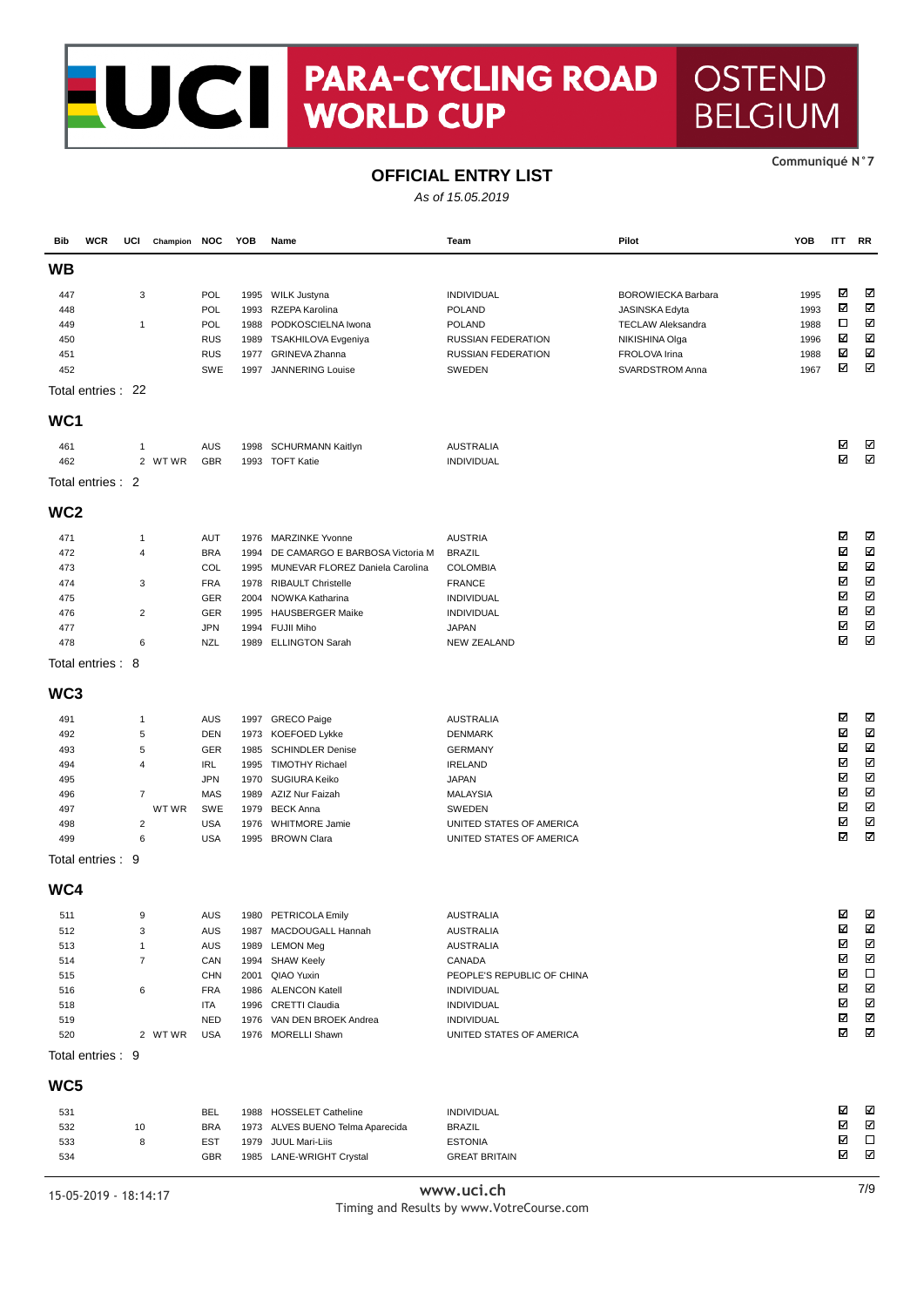# NOCI PARA-CYCLII **PARA-CYCLING ROAD**

#### **CommuniquÈ N°7**

**OSTEND** 

**BELGIUM** 

### **OFFICIAL ENTRY LIST**

As of 15.05.2019

| Bib                                                                                                 | <b>WCR</b> | UCI                                                       | Champion NOC |                                                                                                       | YOB                                                          | Name                                                                                                                                                                                                 | Team                                                                                                                                                    | Pilot | YOB | <b>ITT RR</b>                             |                                                                                               |
|-----------------------------------------------------------------------------------------------------|------------|-----------------------------------------------------------|--------------|-------------------------------------------------------------------------------------------------------|--------------------------------------------------------------|------------------------------------------------------------------------------------------------------------------------------------------------------------------------------------------------------|---------------------------------------------------------------------------------------------------------------------------------------------------------|-------|-----|-------------------------------------------|-----------------------------------------------------------------------------------------------|
| WC5                                                                                                 |            |                                                           |              |                                                                                                       |                                                              |                                                                                                                                                                                                      |                                                                                                                                                         |       |     |                                           |                                                                                               |
| 535<br>536<br>537<br>538                                                                            |            | $\mathbf{1}$<br>12<br>$\overline{7}$                      |              | GER<br>GER<br><b>NZL</b><br>POL                                                                       | 2004<br>1992<br>1980                                         | <b>LAWS Vanessa</b><br>1972 BRACHTENDORF Kerstin<br><b>MURRAY Nicole</b><br>HARKOWSKA Anna                                                                                                           | INDIVIDUAL<br><b>GERMANY</b><br><b>NEW ZEALAND</b><br><b>POLAND</b>                                                                                     |       |     | ⊠<br>⊠<br>☑<br>⊠                          | K<br>N<br>N<br>N                                                                              |
| 539<br>540<br>Total entries: 10                                                                     |            | 4                                                         |              | <b>USA</b><br><b>USA</b>                                                                              | 1976<br>1987                                                 | <b>SCHUBLE Jennifer</b><br><b>BOSCO</b> Samantha                                                                                                                                                     | INDIVIDUAL<br>INDIVIDUAL                                                                                                                                |       |     | ⊠<br>☑                                    | $\overline{\mathbb{Z}}$<br>Σ                                                                  |
| WH <sub>1</sub>                                                                                     |            |                                                           |              |                                                                                                       |                                                              |                                                                                                                                                                                                      |                                                                                                                                                         |       |     |                                           |                                                                                               |
| 551                                                                                                 |            |                                                           | WT WR        | <b>AUS</b>                                                                                            |                                                              | 1995 MILLER Emilie                                                                                                                                                                                   | <b>AUSTRALIA</b>                                                                                                                                        |       |     | ☑                                         | K                                                                                             |
| Total entries: 1                                                                                    |            |                                                           |              |                                                                                                       |                                                              |                                                                                                                                                                                                      |                                                                                                                                                         |       |     |                                           |                                                                                               |
| WH <sub>2</sub>                                                                                     |            |                                                           |              |                                                                                                       |                                                              |                                                                                                                                                                                                      |                                                                                                                                                         |       |     |                                           |                                                                                               |
| 561<br>562                                                                                          |            | 1                                                         | 2 WTWR       | <b>ITA</b><br><b>NED</b>                                                                              | 1970<br>1996                                                 | AMADEO Roberta<br>KOEDOOD Carmen                                                                                                                                                                     | <b>ITALY</b><br><b>INDIVIDUAL</b>                                                                                                                       |       |     | ☑<br>☑                                    | N<br>$\overline{\mathbf{x}}$                                                                  |
| Total entries: 2                                                                                    |            |                                                           |              |                                                                                                       |                                                              |                                                                                                                                                                                                      |                                                                                                                                                         |       |     |                                           |                                                                                               |
| WH <sub>3</sub>                                                                                     |            |                                                           |              |                                                                                                       |                                                              |                                                                                                                                                                                                      |                                                                                                                                                         |       |     |                                           |                                                                                               |
| 571<br>572<br>573<br>574<br>575<br>576                                                              |            | 5<br>9<br>4                                               |              | CZE<br>GBR<br>GER<br>ROU<br><b>RSA</b><br><b>USA</b>                                                  | 1965<br>1971<br>1974<br>1985<br>1987<br>1987                 | ANTOSOVA Katerina<br><b>DARKE Karen</b><br>PIJAHN Yvonne<br>DOBRICA lonela Roxana<br><b>MANALENG Palesa</b><br>ROLLMAN Jenna                                                                         | <b>CZECH REPUBLIC</b><br><b>GREAT BRITAIN</b><br>INDIVIDUAL<br><b>ROMANIA</b><br>SOUTH AFRICA<br>INDIVIDUAL                                             |       |     | ☑<br>☑<br>☑<br>☑<br>⊠<br>☑                | ☑<br>$\overline{\mathbf{z}}$<br>N<br>N<br>$\boldsymbol{\nabla}$<br>N                          |
| Total entries: 6                                                                                    |            |                                                           |              |                                                                                                       |                                                              |                                                                                                                                                                                                      |                                                                                                                                                         |       |     |                                           |                                                                                               |
| WH4                                                                                                 |            |                                                           |              |                                                                                                       |                                                              |                                                                                                                                                                                                      |                                                                                                                                                         |       |     |                                           |                                                                                               |
| 581<br>582<br>583<br>584<br>585<br>586<br>587<br>588<br>589<br>Total entries : 9<br>WH <sub>5</sub> |            | 15<br>$\overline{7}$<br>6<br>8<br>$\mathbf{1}$<br>4<br>10 | 3 WTWR       | <b>ESP</b><br><b>ITA</b><br>ITA<br><b>NED</b><br><b>NED</b><br><b>NOR</b><br><b>RUS</b><br>SUI<br>SUI | 1994<br>1959<br>1968<br>2000<br>1989<br>1983<br>1985<br>1969 | BASTERRA OLAGUENAGA Ione<br>1972 MODENA Romina<br>COLOSIO Grazia<br>JANSEN Jennette<br><b>HELWEG Melanie</b><br><b>TANGEN Suzanna</b><br>MOSHKOVICH Svetlana<br>STOCKLI Sandra<br><b>GRAF Sandra</b> | INDIVIDUAL<br>INDIVIDUAL<br>INDIVIDUAL<br>INDIVIDUAL<br>NETHERLANDS<br><b>NORWAY</b><br><b>RUSSIAN FEDERATION</b><br><b>SUISSE</b><br><b>INDIVIDUAL</b> |       |     | ☑<br>⊠<br>⊠<br>☑<br>⊠<br>☑<br>☑<br>⊠<br>⊠ | N<br>K<br>$\boldsymbol{\nabla}$<br>$\overline{\mathbf{z}}$<br>N<br>Ν<br>K<br>$\boxtimes$<br>Ν |
| 601                                                                                                 |            |                                                           | WR           | GER                                                                                                   |                                                              | 1971 ESKAU Andrea                                                                                                                                                                                    | <b>GERMANY</b>                                                                                                                                          |       |     | ⊠                                         | N                                                                                             |
| 602<br>Total entries : 2                                                                            |            | $\overline{2}$                                            |              | <b>NED</b>                                                                                            |                                                              | 1997 HAENEN Chantal                                                                                                                                                                                  | NETHERLANDS                                                                                                                                             |       |     | ☑                                         | N                                                                                             |
| WT1                                                                                                 |            |                                                           |              |                                                                                                       |                                                              |                                                                                                                                                                                                      |                                                                                                                                                         |       |     |                                           |                                                                                               |
| 611<br>612<br>613<br>Total entries : 3                                                              |            | 6<br>3                                                    | 2 WTWR       | CAN<br><b>NZL</b><br><b>RSA</b>                                                                       |                                                              | 1968 GAUTIER Shelley<br>1962 MALZBENDER Eltje<br>1983 MOULD Toni                                                                                                                                     | CANADA<br><b>NEW ZEALAND</b><br>SOUTH AFRICA                                                                                                            |       |     | ⊠<br>⊠<br>⊠                               | N<br>$\boxtimes$<br>Ν                                                                         |
| WT <sub>2</sub>                                                                                     |            |                                                           |              |                                                                                                       |                                                              |                                                                                                                                                                                                      |                                                                                                                                                         |       |     |                                           |                                                                                               |
| 621                                                                                                 |            | $\overline{c}$                                            |              | <b>AUS</b>                                                                                            |                                                              | 1961 COOKE Carol                                                                                                                                                                                     | <b>AUSTRALIA</b>                                                                                                                                        |       |     | ⊠                                         | N                                                                                             |
| $4E$ OF $2040$                                                                                      |            |                                                           |              |                                                                                                       |                                                              |                                                                                                                                                                                                      | www.uci.ch                                                                                                                                              |       |     |                                           | 8/9                                                                                           |

15-05-2019 - 18:14:17 **www.uci.ch** 8/9

Timing and Results by www.VotreCourse.com